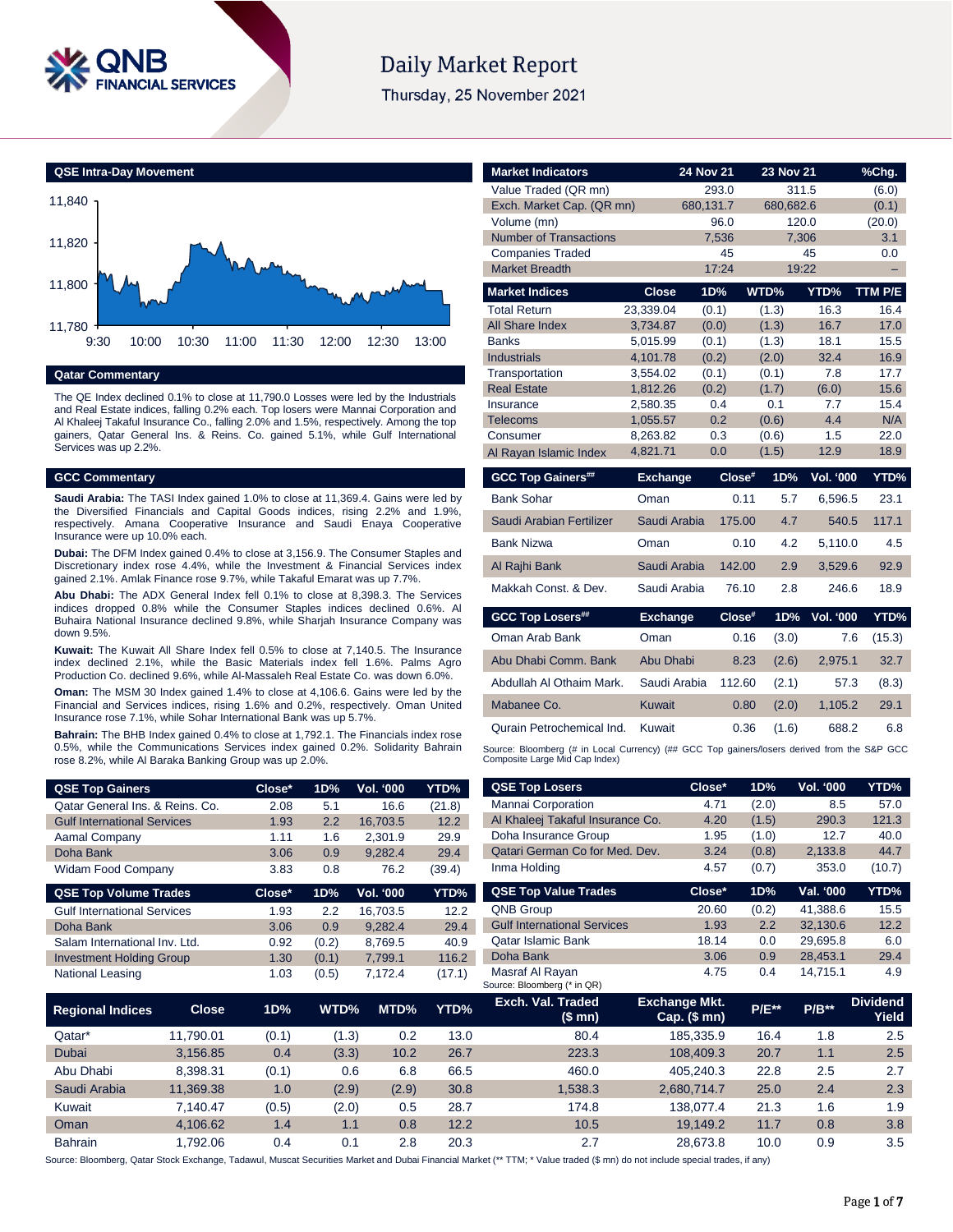### **Qatar Market Commentary**

- The QE Index declined 0.1% to close at 11,790.0 The Industrials and Real Estate indices led the losses. The index fell on the back of selling pressure from foreign shareholders despite buying support from Qatari, GCC and Arab shareholders.
- Mannai Corporation and Al Khaleej Takaful Insurance Co. were the top losers, falling 2.0% and 1.5%, respectively. Among the top gainers, Qatar General Ins. & Reins. Co. gained 5.1%, while Gulf International Services was up 2.2%.
- Volume of shares traded on Wednesday fell by 20.0% to 96.0mn from 120.0mn on Tuesday. Further, as compared to the 30-day moving average of 176.7mn, volume for the day was 45.7% lower. Gulf International Services and Doha Bank were the most active stocks, contributing 17.4% and 9.7% to the total volume, respectively.

| <b>Overall Activity</b>        | Buy %* | Sell %*  | Net (QR)         |
|--------------------------------|--------|----------|------------------|
| Qatari Individuals             | 36.56% | 40.27%   | (10, 871, 020.9) |
| <b>Qatari Institutions</b>     | 24.66% | 18.74%   | 17,333,884.6     |
| Qatari                         | 61.22% | 59.02%   | 6,462,863.7      |
| <b>GCC Individuals</b>         | 0.13%  | 0.32%    | (544, 361.2)     |
| <b>GCC</b> Institutions        | 2.30%  | 0.42%    | 5,520,773.9      |
| <b>GCC</b>                     | 2.43%  | 0.74%    | 4,976,412.7      |
| Arab Individuals               | 11.15% | 8.67%    | 7,286,535.3      |
| <b>Arab Institutions</b>       | 0.01%  | $0.00\%$ | 34,528.0         |
| Arab                           | 11.17% | 8.67%    | 7,321,063.3      |
| <b>Foreigners Individuals</b>  | 2.70%  | 2.67%    | 71,483.3         |
| <b>Foreigners Institutions</b> | 22.48% | 28.91%   | (18, 831, 823.0) |
| <b>Foreigners</b>              | 25.18% | 31.58%   | (18,760,339.7)   |

Source: Qatar Stock Exchange (\*as a % of traded value)

# **Ratings and Global Economic Data**

### **Ratings Updates**

| Company         | Agency | Market | Tvpe*           | Old Rating | <b>New Rating</b> | <b>Rating Change</b> | Outlook | Outlook Change |
|-----------------|--------|--------|-----------------|------------|-------------------|----------------------|---------|----------------|
| Bank of Sharjah | Fitch  | Dubai  | T–IDR/ST–IDR/VR | BBB+/F2/b- | BBB+/F2/ccc+      |                      | Stable  | -              |

Source: News reports, Bloomberg (\* LT – Long Term, ST – Short Term, IDR – Issuer Default Rating)

## **Global Economic Data**

|             |               |                                         |                                     | <b>Period</b> |                  |                  |                  |
|-------------|---------------|-----------------------------------------|-------------------------------------|---------------|------------------|------------------|------------------|
| <b>Date</b> | <b>Market</b> | <b>Source</b>                           | <b>Indicator</b>                    |               | <b>Actual</b>    | <b>Consensus</b> | <b>Previous</b>  |
| $11 - 24$   | US            | Mortgage Bankers Association            | <b>MBA Mortgage Applications</b>    | 19-Nov        | 1.80%            |                  | $-2.80%$         |
| $11 - 24$   | <b>US</b>     | Department of Labor                     | <b>Initial Jobless Claims</b>       | 20-Nov        | 199 <sub>k</sub> | <b>260k</b>      | 270 <sub>k</sub> |
| $11 - 24$   | US            | Department of Labor                     | <b>Continuing Claims</b>            | 13-Nov        | 2.049k           | 2,032k           | 2.109k           |
| $11 - 24$   | <b>US</b>     | <b>Bureau of Economic Analysis</b>      | <b>GDP Annualized QoQ</b>           | 3Q            | 2.10%            | 2.20%            | 2.00%            |
| $11 - 24$   | <b>US</b>     | <b>Bureau of Economic Analysis</b>      | <b>Personal Consumption</b>         | 3Q            | 1.70%            | 1.60%            | 1.60%            |
| $11 - 24$   | <b>US</b>     | <b>Bureau of Economic Analysis</b>      | <b>GDP Price Index</b>              | 3Q            | 5.90%            | 5.70%            | 5.70%            |
| $11 - 24$   | US            | <b>Bureau of Economic Analysis</b>      | Core PCE QoQ                        | 3Q            | 4.50%            | 4.50%            | 4.50%            |
| $11 - 24$   | <b>US</b>     | <b>Bureau of Economic Analysis</b>      | <b>Personal Income</b>              | Oct           | 0.50%            | 0.20%            | $-1.00%$         |
| $11 - 24$   | <b>US</b>     | <b>Bureau of Economic Analysis</b>      | <b>Personal Spending</b>            | Oct           | 1.30%            | 1.00%            | 0.60%            |
| $11 - 24$   | <b>US</b>     | U. of Michigan Survey Research          | U. of Mich. Sentiment               | <b>Nov</b>    | 67.4             | 66.9             | 66.8             |
| $11 - 24$   | <b>US</b>     | U.S. Census Bureau                      | <b>New Home Sales</b>               | Oct           | 745k             | 800k             | 742k             |
| $11 - 24$   | <b>US</b>     | <b>U.S. Census Bureau</b>               | <b>New Home Sales MoM</b>           | Oct           | 0.40%            | 0.00%            | 7.10%            |
| $11 - 24$   | <b>US</b>     | U.S. Department of Energy               | EIA Natural Gas Storage Change      | 19-Nov        | $-21$            | $-24$            | 26               |
| $11 - 24$   | Germany       | IFO Institute - Institut fuer           | <b>IFO Expectations</b>             | <b>Nov</b>    | 94.2             | 94.6             | 95.4             |
| $11 - 24$   | Germany       | IFO Institute - Institut fuer           | <b>IFO Current Assessment</b>       | Nov           | 99               | 99               | 100.2            |
| $11 - 24$   | Germany       | IFO Institute - Institut fuer           | <b>IFO Business Climate</b>         | <b>Nov</b>    | 96.5             | 96.7             | 97.7             |
| $11 - 24$   | France        | <b>INSEE National Statistics Office</b> | <b>Business Confidence</b>          | Nov           | 114              | 112              | 112              |
| $11 - 24$   | France        | <b>INSEE National Statistics Office</b> | <b>Manufacturing Confidence</b>     | <b>Nov</b>    | 109              | 106              | 107              |
| $11 - 24$   | France        | <b>INSEE National Statistics Office</b> | <b>Production Outlook Indicator</b> | Nov           | 20               | 18               | 21               |
| $11 - 24$   | Japan         | <b>Markit</b>                           | Jibun Bank Japan PMI Mfg            | <b>Nov</b>    | 54.2             | -                | 53.2             |
| $11 - 24$   | Japan         | Markit                                  | Jibun Bank Japan PMI Services       | Nov           | 52.1             | -                | 50.7             |
| $11 - 24$   | Japan         | <b>Markit</b>                           | Jibun Bank Japan PMI Composite      | <b>Nov</b>    | 52.5             | -                | 50.7             |

Source: Bloomberg (s.a. = seasonally adjusted; n.s.a. = non-seasonally adjusted; w.d.a. = working day adjusted)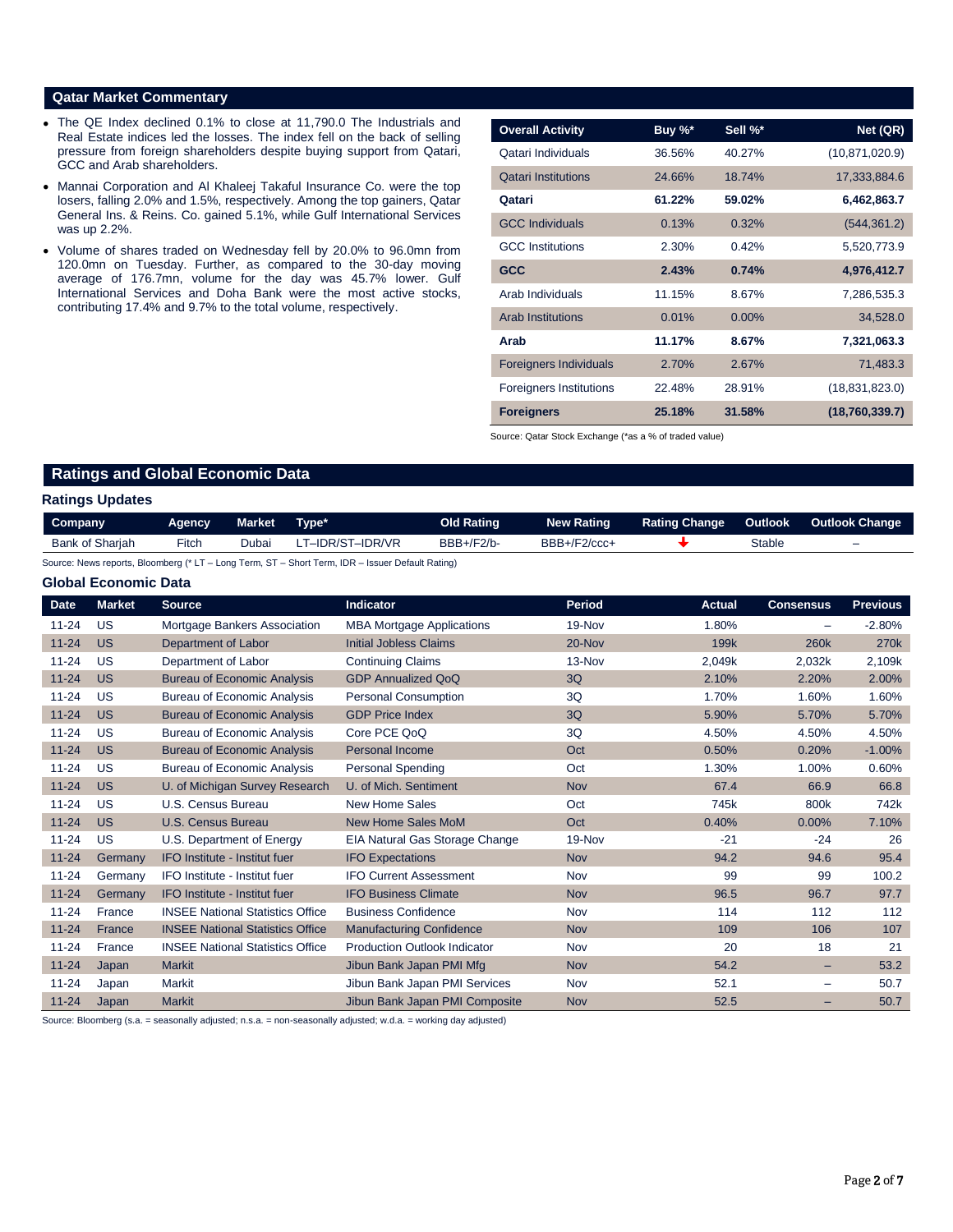### **News**

### **Qatar**

- **Milaha explores options for launching logistics services in Georgia –** Qatar Navigation (QNNS, Milaha) has been exploring options to launch logistics services in Georgia as part of its expansion strategy. The Georgia Embassy in Doha said that Georgia's Vice-Minister for Foreign Affairs Alexander Khufutisia Schvili discussed this along with other issues when he met with Milaha's Vice President (Head of Maritime and Logistics) Anders Lund Kristensen. Issues related to the Black Sea Express project were also discussed between Georgia's Deputy Foreign Minister and Milaha officials. In 2019, Milaha launched the Black Sea Express Service (BSX), a direct container feeder route connecting Greece, Turkey, Georgia and Russia. There are already Russian and Turkish express services. The new feeder service was Milaha's first European service connecting the Mediterranean Sea and the Black Sea. Milaha Maritime and Logistics offers comprehensive services to the region's largest players in the oil, gas and petrochemical sectors. Milaha currently calls 12 ports directly and serves more than 20 ports via liner services in the Middle East, Indian subcontinent, Southeast Asia and Europe. (Gulf-Times.com)
- **Amir restructures QIA board of directors –** His Highness the Amir Sheikh Tamim bin Hamad Al-Thani issued Amiri Decision No. 66 of 2021 restructuring the board of directors of Qatar Investment Authority (QIA). The decision stipulated that the board of directors of QIA would be restructured as follows: HE Sheikh Mohamed bin Abdulrahman Al-Thani as Chairman, HE Sheikh Mohamed bin Hamad bin Khalifa Al-Thani as Vice Chairman, HE Ali bin Ahmed Al- Kuwari- member, HE Saad bin Sherida Al Kaabi- member, HE Sheikh Mohamed bin Hamad bin Qassim Al-Abdullah Al-Thani- member, HE Sheikh Bandar bin Mohamed bin Saud Al-Thani- member, HE Nasser bin Ghanim Al-Khelaifi- member, and HE Hassan bin Abdullah Al-Thawadimember. The decision is effective starting from the date of issue and is to be published in the official gazette. (Gulf-Times.com, Reuters)
- **Nigeria, Qatar mull partnership on gas development –** The Federal Government and the State of Qatar are considering partnership that will lead to the development of gas in both countries. The Permanent Secretary, Ministry of Foreign Affairs, Ambassador Gabriel Aduda, said collaboration in the area of gas development between Nigeria and Qatar would enhance economic growth and development. A statement by the Embassy of Nigeria in Doha, Qatar, quoted Aduda as saying when he met with the Secretary General of the Ministry of Foreign Affairs of the State of Qatar, Dr. Ahmed bin Hassan Al Hammadi, in Doha. (Bloomberg)
- **Pakistan Competition watchdog says Qatar can invest in LNG plant –** The Competition Commission of Pakistan (CCP) cleared state-run Qatar Energy's bid to acquire 49% stakes in an upcoming private sector LNG terminal, paving the way for Qatar's first direct investment in Pakistan's energy market. "The proposed transaction is hereby authorized," said the country's competition regulator in an order issued here saying the proposed transaction did not meet the presumption of dominance in the market because the target entity's — Energas Terminal — share in the market would be no more than 33%. The Qatari firm had filed a pre-merger application before the CCP for proposed acquisition of 49% shareholding of Energas under section 11 of the Competition Act 2010 read with regulation 6 of Competition (Merger Control) Regulations 2016. (Bloomberg)
- **MERS opens second wholesale branch in Al Wakra Central Market –** Al Meera Consumer Goods Company (MERS) has

announced the launch of its second wholesale branch in Al Wakra Central Market in the presence of Jaber bin Mohamed al-Suwaidi, member of the Central Municipal Council, and Abdulhadi Khamis Al-Abdulrahman, representative of Al Wakra Municipality, and the Al Meera top management. The wholesale market counts as a second-of-its-kind market to be opened after Al Sailiya Central Market branch and the fourth Al Meera branch in the Al Wakra area. This marks the retail giant's 60th branch, the largest retail network in Qatar. The wholesale branch aims to provide customers with large quantities of goods featuring high-quality, diverse product lines at competitive prices. This would benefit locals and residents with large households, alongside businesses such as restaurants and mini markets. Moreover, it offers a strategic location that is close to residential areas, whilst also being on the way to Sealine Beach. (Gulf-Times.com)

- **Ambassador: Major Swiss banks to increase presence in Qatar –** Major Swiss banks including Switzerland's largest and second largest banks – UBS Group and Credit Suisse Group, respectively - are currently in discussions to significantly increase their presence in Qatar. A move which will not only create more jobs in the country's banking sector, but will also further raise Qatar's profile as a financial center, Ambassador of Switzerland to Qatar HE Edgar Doerig has said. Speaking to The Peninsula on the sidelines of a VIP dinner hosted by the Switzerland Tourism at the residence of the Swiss Ambassador and his wife Junko Kimura Doerig in Doha recently, Doerig said there have been explorative talks on the expansion plans, and some of the Swiss banks are now ready to expand their operations in Qatar. (Peninsula Qatar)
- **Qatar takes part in Gulf Monetary Council meet –** Qatar has participated in the 54th meeting of the Board of Directors of the Gulf Monetary Council represented by Qatar Central Bank Governor Sheikh Bandar bin Mohammed bin Saud Al Thani. The meeting, which was held on Wednesday in the Saudi capital, Riyadh, discussed a number of topics and took appropriate decisions. Sheikh Bandar bin Mohammed bin Saud Al Thani was elected as the chairman of the Board of Directors of the Gulf Monetary Council for the next session of 2022. (Qatar Tribune)

**International**

 **US economy eyes strong 2021 finish as labor market tightens, spending accelerates –** The number of Americans filing new claims for unemployment benefits dropped to a 52 year low last week, suggesting economic activity was accelerating as a year ravaged by shortages, high inflation and an unrelenting pandemic draws to a close. The plunge in claims reported by the Labor Department on Wednesday was, however, exaggerated by difficulties adjusting the data for seasonal fluctuations this time of the year. Still, the labor market is tightening, with jobless rolls shrinking in mid-November to the smallest since March 2020 when the economy was in the grips of the first wave of COVID-19 infections. The economy's strengthening tone was confirmed by other data showing strong consumer spending in October as well as business orders for equipment, excluding transportation. The goods trade deficit narrowed sharply last month as exports surged. But prices remained stubbornly high, with annual inflation jumping by the most in nearly 31 years. The raft of solid reports ahead of Thursday's Thanksgiving holiday prompted economists to boost their fourth-quarter growth estimates to as high as an 8.6% annualized rate. "There might be some seasonal adjustment problems, but the handwriting is on the wall and all the anecdotal reports on how companies cannot find the help they need are true," said Christopher Rupkey, chief economist at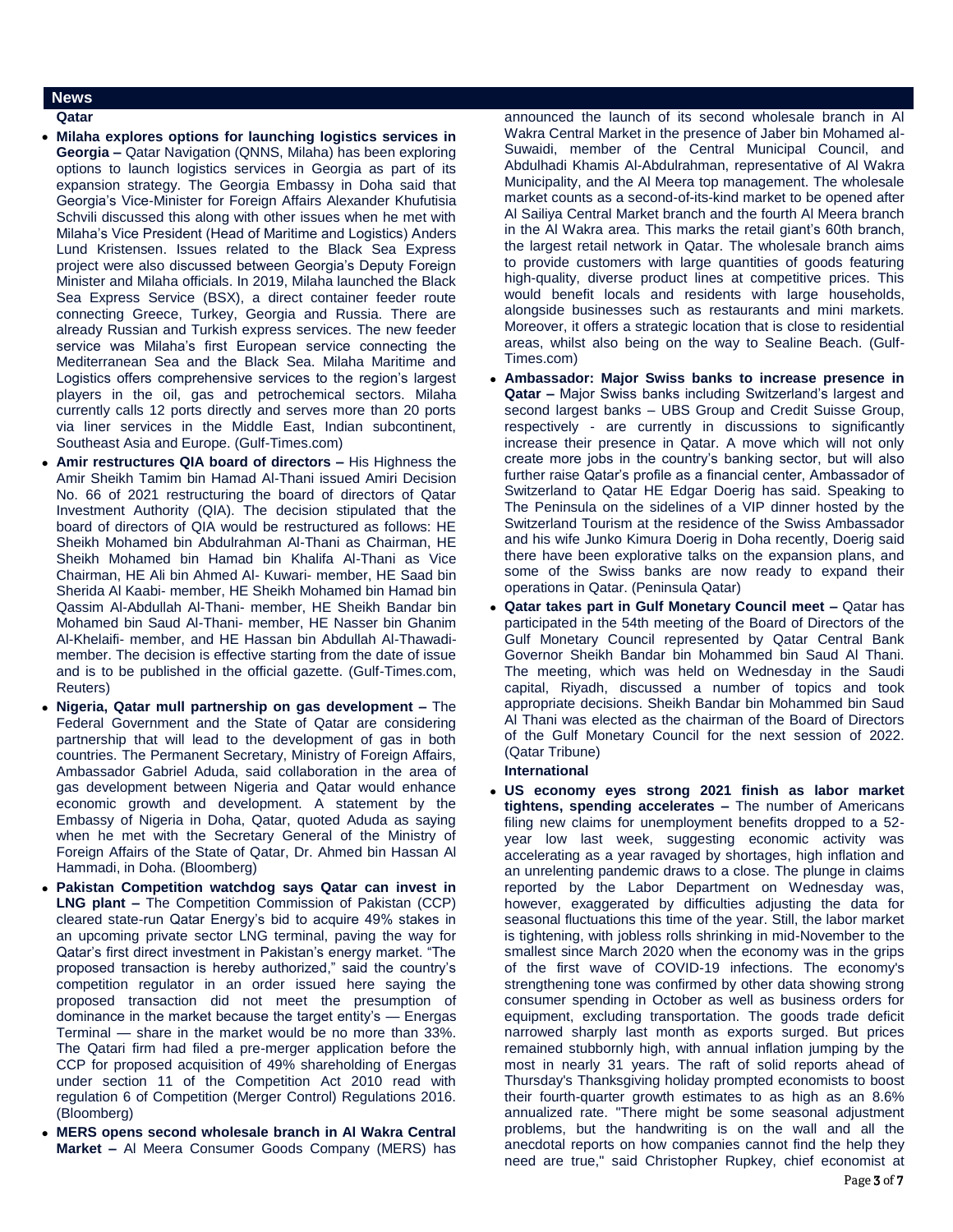FWDBONDS in New York. "The economy will finish the year with a bang, there is lots to give thanks for." Initial claims for state unemployment benefits tumbled 71,000 to a seasonally adjusted 199,000 for the week ended November 20, the lowest level since mid-November 1969. (Reuters)

- **US consumer spending surges in October; inflation heats up again –** US consumer spending increased more than expected in October as households bought motor vehicles and a range of other goods, showing no signs yet of holding back because of high inflation, and boosting the economic outlook early in the fourth quarter. The Commerce Department said on Wednesday that consumer spending, which accounts for more than two-thirds of US economic activity, jumped 1.3% last month after rising 0.6% in September. Spending was partially boosted by higher prices as demand continues to outpace supply. Economists polled by Reuters had forecast consumer spending advancing 1.0%. Global economies' simultaneous recovery from the COVID-19 pandemic, fueled by trillions of dollars in relief money from governments, has strained supply chains, unleashing inflation. President Joe Biden announced on Tuesday that the US would release 50mn barrels of crude from the US Strategic Petroleum Reserve to help cool oil prices, in coordination with China, India, South Korea, Japan and Britain. Consumer spending is accelerating after slowing sharply in the third quarter as COVID-19 infections driven by the Delta variant flared up and shortages of goods became more widespread. Fears of empty shelves and paying even more for scarce goods have encouraged Americans to start their holiday shopping early. (Reuters)
- **US core capital goods orders increase strongly in October –** New orders for US-made capital goods increased solidly in October, suggesting a rebound in business spending on equipment early in the fourth quarter. Orders for non-defense capital goods excluding aircraft, a closely watched proxy for business spending plans, rose 0.6% last month, the Commerce Department said. These so-called core capital goods orders gained 1.3% in September. Economists polled by Reuters had forecast core capital goods orders climbing 0.5%. Part of the increase last month likely reflected higher prices amid global shortages of goods. Shipments of core capital goods increased 0.3% last month after advancing 1.3% in September. Core capital goods shipments are used to calculate equipment spending in the GDP measurement. Business spending on equipment contracted in the third quarter after four straight quarters of double-digit growth. It was weighed down a shortage of motor vehicles. A global shortage of semiconductors is undercutting motor vehicle production. Unfinished work continues to pile up at factories as manufacturers struggle with snarled supply chains. This, together with strong demand for goods even as spending reverts back to services, should keep manufacturing, which accounts for 12% of the economy, humming. Orders for durable goods, items ranging from toasters to aircraft that are meant to last three years or more, fell 0.5% last month after declining 0.4% in September. They were depressed by a 2.6% drop in orders for transportation equipment, which followed a 2.8% decline in September. Motor vehicle orders rebounded 4.8% after falling 2.2% in September. Orders for the volatile civilian aircraft category tumbled 14.5% after plunging 31.2% in September. Boeing reported on its website that it had received only 10 aircraft orders last month compared to 27 in September. (Reuters)
- **US weekly jobless claims drop to 52-year low; 3Q growth revised slightly up –** The number of Americans filing new claims for unemployment benefits fell to their lowest level since 1969 last week, pointing to sustained strength in the economy as a year marked by shortages and an unending pandemic

winds down. Initial claims for state unemployment benefits tumbled 71,000 to a seasonally adjusted 199,000 for the week ended Nov. 20, the Labor Department said on Wednesday. That was the lowest level since mid-November1969. Economists polled by Reuters had forecast 260,000 applications for the latest week. Claims have been declining since October, though the pace has slowed in recent weeks as applications approach the pre-pandemic average of about 220,000. The report was published early because of the Thanksgiving holiday on Thursday. The data could become noisy over the holiday season. Claims have declined from a record high of 6.149mn in early April 2020, and are now in a zone viewed as consistent with a healthy labor market, though an acute shortage of labor caused by the pandemic is hindering faster job growth. Employment growth has averaged 582,000 jobs per month this year. There were 10.4mn job openings as of the end of September. The workforce is down 3mn people from its prepandemic level, even as generous federal government-funded benefits have expired, schools have reopened for in-person learning and companies are raising wages. The plunge in claims is consistent with data on retail sales and manufacturing production that have suggested the economy was regaining momentum in the fourth quarter after hitting a speed bump in the July-September period as coronavirus cases flared up over the summer and shortages became more widespread. A separate report from the Commerce Department on Wednesday confirmed the sharp slowdown in growth in the third quarter. Gross domestic product increased at a 2.1% annualized rate, the government said in its second estimate of GDP growth for the period. That was still the slowest growth pace in more than a year but was revised slightly up from the 2.0% pace of expansion reported in October. Economists polled by Reuters had expected that third-quarter GDP growth would be raised to a 2.2% pace. The economy grew at a 6.7% rate in the second quarter. (Reuters)

 **US new home sales rise in October, September revised down –** Sales of new US single-family homes rose in October, but the sales pace for the prior month was revised sharply down as higher prices remain a hurdle for some first-time buyers. New home sales increased 0.4% to a seasonally adjusted annual rate of 745,000 units last month, the Commerce Department said on Wednesday. September's sales pace was revised down to 742,000 units from the previously reported 800,000 units. Sales rose in the densely populated South, as well as in the Midwest, but fell in the West and Northeast. Economists polled by Reuters had forecast new home sales, which account for more than 10% of US home sales, unchanged at a rate of 800,000 units. Sales fell 23.1% on a year-on-year basis in October. They peaked at a rate of 993,000 units in January, which was the highest since the end of 2006. Sales soared over the summer of last year amid an exodus from cities to suburbs and other low-density locations as Americans sought more spacious accommodations for home offices and online schooling during the pandemic. With vaccinations allowing workers to return to offices and schools to reopen for in-person learning, the pandemic tailwind is fading. Still, demand for new homes remains underpinned by an acute shortage of previously owned houses on the market. The median new house price soared 17.5% in October to \$407,700 from a year ago. There were 389,000 new homes on the market, up from 378,000 units in September. Houses under construction made up 62.2% of the inventory, with homes yet to be built accounting for about 28%. Builders are being constrained by shortages of materials and labor. The government reported last week that the backlog of houses yet to be constructed in October was the largest in 15 years. At October's sales pace it would take 6.3 months to clear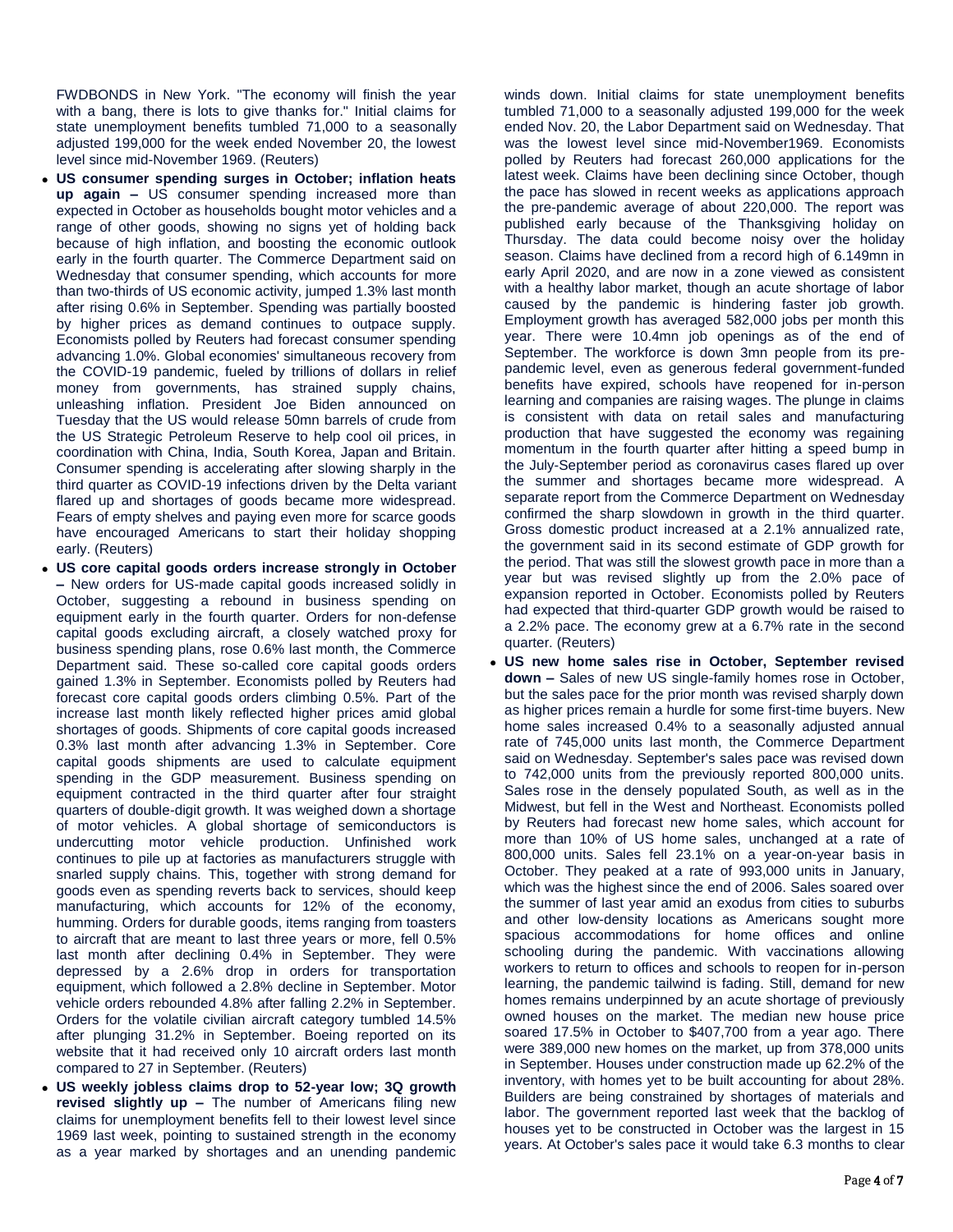the supply of houses on the market, up from 6.1 months in September. (Reuters)

- **US new vehicle retail sales set to fall 13% in November –** US retail sales of new vehicles are expected to fall in November despite strong demand as automakers grapple with chip shortages and supply chain constraints, consultants J.D. Power and LMC Automotive said. Retail sales of new vehicles in the US are seen dropping 12.6% to 933,700 units in November from a year earlier. The lack of vehicles in inventory this month is particularly significant as the typical Black Friday sales surge will be difficult to support, J.D. Power said in a statement. Shortages of semiconductor chips that control everything from heated seats to infotainment systems have caused major automakers such as General Motors to cut production or, in some cases, build vehicles without certain features. While the solutions are intended to minimize the disruption now or in the future, consumers will continue to find it difficult to purchase the exact vehicle they want for several months to come, LMC Automotive said. Despite the lower retail volumes, higher prices mean that buyers are on track to spend \$41.1 billion on new vehicles this month, a record high for November, said Thomas King, president of the data and analytics division at J.D. Power. November's seasonally adjusted annualized rate for new vehicle sales will be 13.6mn, down 2.2mn units from 2020. (Reuters) **Regional**
- **Sources: OPEC+ not in talks on pausing oil output rises –** OPEC+ is not currently discussing pausing oil output increases despite the US and others releasing stocks, three OPEC+ sources told Reuters. The US and several other nations agreed to release stocks after failing to convince OPEC to pump more oil as US gasoline prices soared adding to pressures on President Joe Biden amid high inflation and low approval ratings. OPEC has argued the world will soon face a new glut despite oil prices climbing toward their peaks since 2014 above \$85 per barrel. (Reuters)
- **WSJ: OPEC members Saudi Arabia, Russia consider pausing oil production increases –** Top oil producers Saudi Arabia and Russia are considering a move to pause their planned oil production increases, the Wall Street Journal reported on Wednesday, citing people familiar with the discussions. Other members of the OPEC+ group, including the UAE, aren't convinced a pause is necessary, the report added. The Biden administration announced Tuesday it will release millions of barrels of oil from strategic reserves in coordination with China, India, South Korea, Japan and Britain, to try to cool prices after OPEC+ producers repeatedly ignored calls for more crude. (Reuters)
- **IEA says not enough oil and gas reaching consumers –** Some countries have not taken a helpful position in terms of oil and gas prices, the head of the International Energy Agency said on Wednesday, saying not enough supply was reaching consumers."(A) factor I would like to underline that caused these high prices is the position some of the major oil and gas suppliers, and some of the countries did not take, in our view, a helpful position in this context," Fatih Birol said in an online presentation. "Some of the key strains in today's markets may be considered artificial tightness ... because in oil markets today we see close to 6mn barrels per day in spare production capacity lies with the key producers, OPEC+ countries." (Zawya)
- **Saudi economy to grow by 4.9% in 2022 on higher oil output, KPMG predicts –** The Saudi economy is likely to grow by 4.9% in 2022 on the back of a rebound in the oil sector, KPMG has predicted. One of the Big Four accounting organizations said in its report that oil output is expected to increase at an annual rate of 10% in 2022 due to the unwinding

of oil supply cuts that were part of the OPEC+ agreement. However, it added, the expansion will follow a possible contraction in the sector in what is remaining of 2021. (Zawya)

- **Saudi Arabia's non-oil exports rise 28% to SR69.3bn in 3Q 2021 –** Saudi Arabia's non-oil exports jumped 28.4% year-onyear in the third quarter of 2021 to SR69.3bn mainly due to higher shipments of plastics and chemicals, data issued by the General Authority for Statistics (GASTAT) on Wednesday showed. Compared to 2Q-2021, non-oil exports in the third quarter rose 5.5%. The ratio of non-oil exports to imports increased to 48% in 3Q 2021 from 44% in the year-ago period. (Zawya)
- **Saudi's SAMA greenlights merger of insurers Amana Cooperative, Enaya –** The Saudi Central Bank (SAMA) has approved the planned merger of Amana Cooperative Insurance Co. and Enaya on Tuesday, according to a bourse filing. Amana also got SAMA's approval to increase its capital to SR288.5mn by issuing 15,858,024 new ordinary shares for the purpose of merging with Enaya through transferring all of its assets and liabilities to Amana through a securities swap offer. The merger remains subject to a number of conditions including obtaining the remaining regulatory approvals and the approvals of the companies' shareholders, the company said in a statement on Saudi Stock Market (Tadawul). (Zawya)
- **Banks in UAE waive over \$272mn debts of 4,511 Emiratis –** The Non-Performing Debt Relief Fund announced on Wednesday that 20 banks and financial institutions had waived the debts of 4,511 Emirati citizens, with a total value of more than AED1,157,388,000. The banks that participated included First Abu Dhabi Bank, Abu Dhabi Commercial Bank, Emirates NBD, Abu Dhabi Islamic Bank, Standard Chartered, Mashreq Bank, Etisalat, National Bank of Fujairah, Dubai Islamic Bank, Emirates Islamic, Commercial Bank International, Sharjah Islamic Bank, RAK Bank, Amlak Finance, Al Masraf Arab Bank for Investment & Foreign Trade, National Bank of Umm Al Qaiwain (NBQ), Commercial Bank of Dubai, Ajman Bank, Aafaq Islamic Finance, and Reem Finance.
- **State media: UAE establishes \$10bn fund to support investments in Turkey –** The UAE announced that it is establishing a \$10bn fund to support investments in Turkey, state news agency WAM said on Wednesday. The fund will focus on strategic investments, including in the energy and health sectors. (Reuters)
- **Dubai ENBD REIT posts 8.8% decline in net asset value, lower rental income –** The value of total assets and real estate holdings of Dubai real estate investment trust ENBD REIT has declined on the back of sustained pressures on valuation and rental income, the company reported on Wednesday. As of September 30, 2021, net asset value stood at \$164mn, down by 8.8% from \$180mn in March 31, 2021 due to "valuation pressures", while the value of property portfolio dropped 3.8% to \$346mn, reflecting the "prolonged soft real estate conditions" and decline in rental yields in the office sector. (Zawya)
- **Dubai Financial Market's trading value surges to \$4.2bn in 3 weeks –** The Dubai Financial Market's (DFM) trading value has surged by 270% in less than a month since Sheikh Maktoum bin Mohammed bin Rashid Al Maktoum, Deputy Ruler of Dubai and Deputy Prime Minister and Minister of Finance, started overseeing the local bourse. The value of trades on the stock exchange stood at AED15.5bn as of November 23, while market capitalization hit AED38.5bn, the Dubai Media Office reported. (Zawya)
- **Emirates Stallions Group acquires 70% stake in WFC Holding –** Abu Dhabi listed Emirates Stallions Group (ESG) has acquired a 70% stake in WFC Holding as part of its efforts to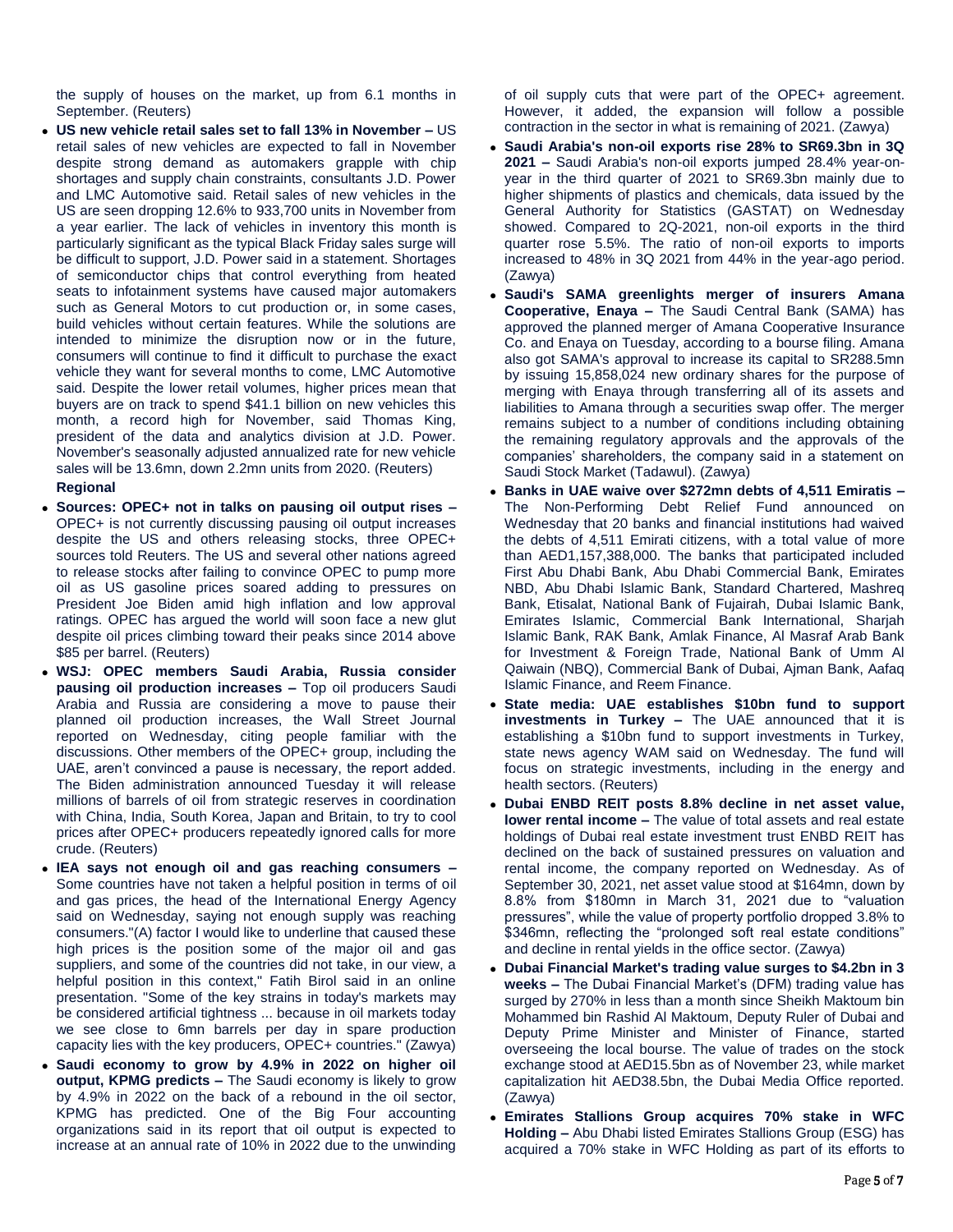diversify into new areas, the company said on Wednesday. ESG said WFC Holding, which encompasses business process outsourcing and manpower outsourcing services, will complement its mainstream construction and real estate business and take advantage of growing demand in the UAE. (Zawya)

- **Abu Dhabi's ADQ, Turkey wealth fund to sign cooperation deals –** Cooperation agreement that involve FDI inflows to Turkey will be signed during Abu Dhabi Crown Prince Sheikh Mohammed Bin Zayed Al Nahyan's visit to Ankara on Wednesday, according to a person familiar with the matter. Abu Dhabi's state-owned ADQ will sign a cooperation deal on overall cooperation with Turkey Wealth Fund, or TWF. ADQ and TWF to sign deal to establish a venture fund to invest in technology companies. Abu Dhabi Ports to sign deal for port and logistics investments and Abu Dhabi stock exchange, Borsa Istanbul to sign cooperation agreement. (Bloomberg)
- **Fertiglobe consortium selects plug power for 100MW Electrolyzer –** Fertiglobe-led consortium selects Plug Power as technology provider for a 100 megawatts electrolyzer to produce green hydrogen as feedstock for up to 90,000 tons of green ammonia production in Ain Sokhna, Egypt. Consortium includes Scatec, Sovereign Fund of Egypt and Orascom Construction. (Bloomberg)
- **KUNA: Kuwait is fully committed with OPEC+ agreement –** Kuwait said it's fully committed with the OPEC+ agreement and will participate in the upcoming OPEC+ alliance ministerial virtual meeting that is scheduled early December, state-run KUNA reported, citing a statement issued by the oil ministry. (Bloomberg)
- **Bahrain's \$30bn strategic projects plan includes offshore cities, metro –** Bahrain said on Wednesday it intends to build five offshore cities, tourism projects and trade and transport infrastructure within an economic growth and fiscal balance plan announced last month. The announcement gives detail to a broad strategic projects plan announced on October 31 that the small Gulf state said would catalyze over \$30bn of investments. No details have been given yet on the source of funding. (Reuters)
- **Bahrain sells BHD35mn 182-day bills at yield 1.63% –** Bahrain sold BHD35mn of bills due May 29, 2022 on November 24. The bills were sold at a price of 99.1845, have a yield of 1.63% and will settle on November 28. (Bloomberg)